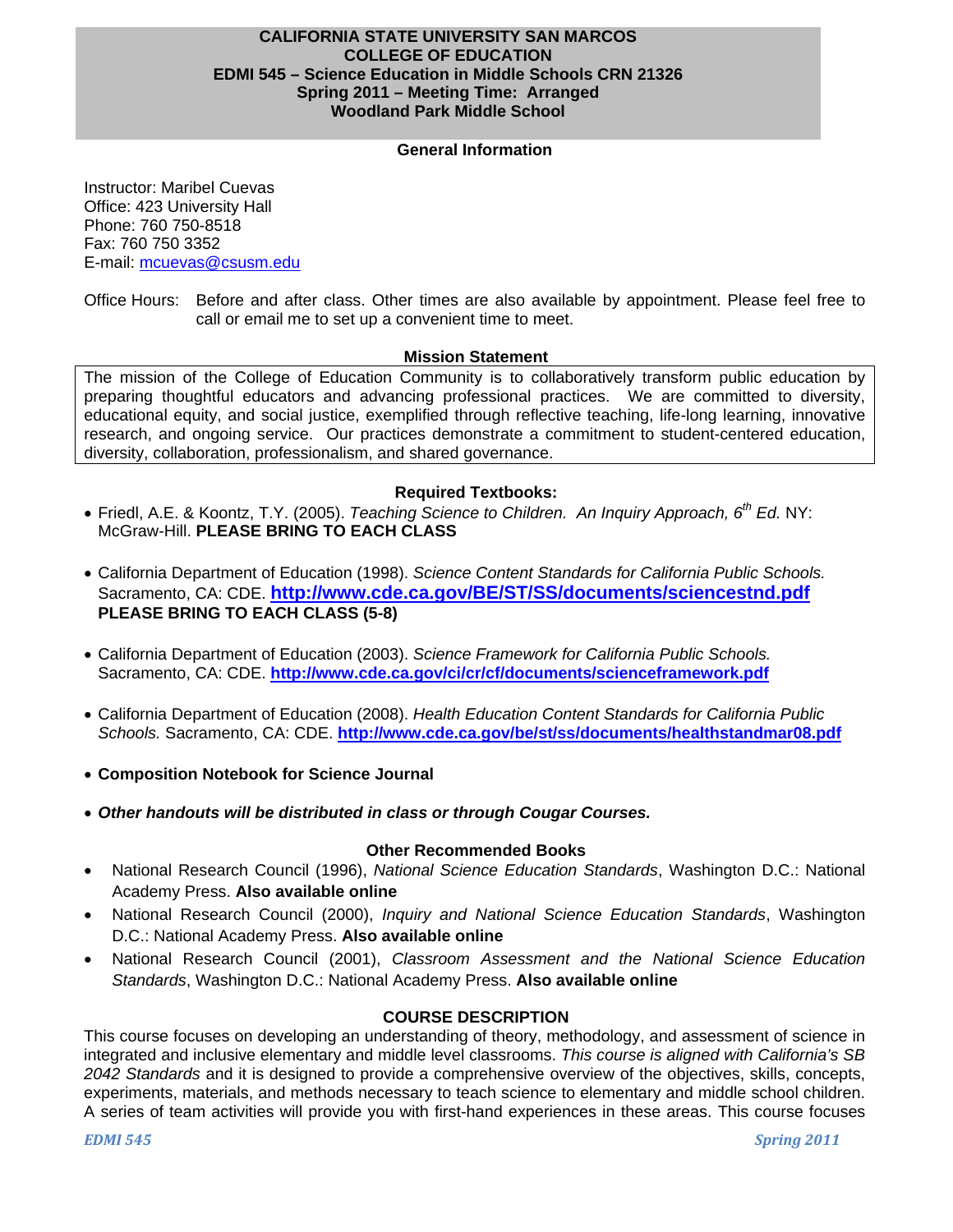on instructional methods, techniques, materials, lesson planning, curriculum development, organization and assessment in science. The integration of curricular areas is addressed. Methods of cross-cultural language and academic development will be integrated into the course.

#### **Course Prerequisites:**

Admission to a Multiple Subject/CLAD Teacher Credential Program.

#### **COURSE OBJECTIVES**

By the end of this course, students should be able to:

- 1. Demonstrate proficiency with inquiry skills of observing, measuring, inferring, classifying, predicting, verifying predictions, hypothesizing, isolating variables, interpreting data, and experimenting.
- 2. Identify exemplary materials (curriculum kits, science programs, textbooks, equipment, technology, ancillary materials) appropriate for elementary and Middle school children.
- 3. Demonstrate knowledge and understanding of the California Science Framework, the California Health Framework, the California Health Education Content Standards and the National Science Education Standards
- 4. Demonstrate an understanding of the physical, earth and life science concepts included in the K-8 California Science Content Standards, and how to design lessons to teach the concepts.
- 5. Use the Learning Cycle Model of instruction to teach science in a contemporary manner.
- 6. Use technology in elementary and middle school science teaching.
- 7. Demonstrate confidence in leading and performing investigations designed to teach science concepts, science process skills, and scientific attitudes.
- 8. Use authentic methods of assessment to evaluate student learning of science concepts and processes.
- 9. Design an integrated science web quest.
- 10. Practice strategies to include all students in science (linguistically and culturally diverse, students with disabilities and other students with special needs).

## **INFUSED COMPETENCIES**

#### **Authorization to Teach English Learners**

This credential program has been specifically designed to prepare teachers for the diversity of languages often encountered in California public school classrooms. The authorization to teach English learners is met through the infusion of content and experiences within the credential program, as well as additional coursework. Students successfully completing this program receive a credential with authorization to teach English learners. (Approved by CCTC in SB 2042 Program Standards, August 02))

#### **Special Education**

Consistent with the intent to offer a seamless teaching credential in the College of Education, this course will demonstrate the collaborative infusion of special education competencies that reflect inclusive educational practices.

#### **Technology**

This course infuses technology competencies to prepare candidates to use technologies, emphasizing their use in both teaching practice and student learning.

## **Computer/Cell Phone Use During Class**

*You are welcome to use a laptop computer in class when working on in-class assignments. The use of computers for taking notes is discouraged because most students find it disruptive when they are focusing listening to presentations and can hear keyboarding in the classroom. Please use cell phones, computers or other personal electronic devices to text, check email, or conduct personal business OUTSIDE of class. Your kind consideration is greatly appreciated by all!*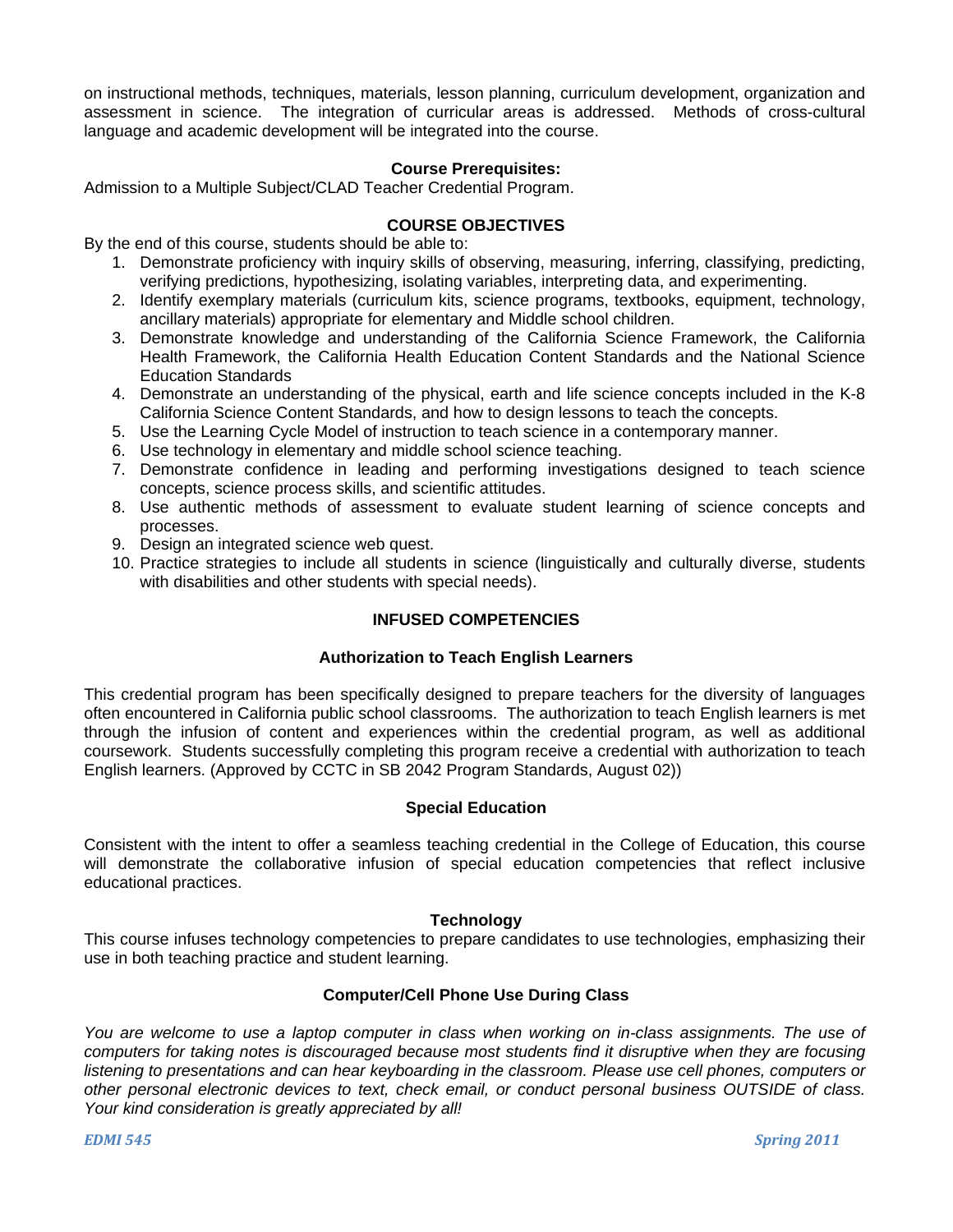#### **COURSE REQUIREMENTS**

## **COE Attendance Policy**

Due to the dynamic and interactive nature of courses in the College of Education, all students are expected to attend all classes and participate actively. At a minimum, students must attend more than 80% of class time, or s/he may not receive a passing grade for the course at the discretion of the instructor. Individual instructors may adopt more stringent attendance requirements. Should the student have extenuating circumstances, s/he should contact the instructor as soon as possible.

For this class, each class session that you are absent from class drops your maximum final grade by 5% points. Late arrivals and early departures will affect your final grade as well. For each late arrival or early departure you will lose 2% points. A make-up assignment will be available for up to two classes (10% points). This means that if you are absent twice and complete a makeup assignment and earn full credit points on this assignment, you may not be penalized on attendance. The makeup assignment applies to ALL absences excused or otherwise. Absences do not change assignment due dates.

#### **Writing**

In keeping with the All-University Writing Requirement, all courses must have a writing component of at least 2,500 words (approximately 10 pages), which can be administered in a variety of ways.

#### **Students with Disabilities Requiring Reasonable Accommodations**

Students are approved for services through the Disabled Student Services Office (DSS). This office is located in Craven Hall 5205, and can be contacted by phone at (760) 750-4905, or TTY (760) 750-4909. Students authorized by DSS to receive reasonable accommodations should meet with their instructor during office hours or, in order to ensure confidentiality, in a more private setting.

#### **CSUSM Academic Honesty Policy**

"Students will be expected to adhere to standards of academic honesty and integrity, as outlined in the Student Academic Honesty Policy. All written work and oral assignments must be original work. All ideas/materials that are borrowed from other sources must have appropriate references to the original sources. Any quoted material should give credit to the source and be punctuated with quotation marks.

Students are responsible for honest completion of their work including examinations. There will be no tolerance for infractions. If you believe there has been an infraction by someone in the class, please bring it to the instructor's attention. The instructor reserves the right to discipline any student for academic dishonesty in accordance with the general rules and regulations of the university. Disciplinary action may include the lowering of grades and/or the assignment of a failing grade for an exam, assignment, or the class as a whole." In addition, all cases of academic dishonesty will be reported to the Dean of Students.

#### **Plagiarism**

As an educator, it is expected that each student will do his/her own work, and contribute equally to group projects and processes. Plagiarism or cheating is unacceptable under any circumstances. If you are in doubt about whether your work is paraphrased or plagiarized see the Plagiarism Prevention for Students website http://library.csusm.edu/plagiarism/index.html. If there are questions about academic honesty, please consult the University catalog.

#### **TOPICS OUTLINE**

- $\checkmark$  The Nature of Science
- $\checkmark$  Science Process Skills and Scientific Attitudes
- $\checkmark$  CA Science/Health Content Standards Grades 5-8
- $\checkmark$  California Science/Health Framework
- $\checkmark$  The Learning Cycle Model of Instruction (5E Lesson Plan)
- $\checkmark$  Learning Cycle Science Lesson Demonstrations
- $\checkmark$  Teaching Science to ELL Students (SDAIE Strategies)
- $\checkmark$  Teaching Science to GATE and Special Needs Students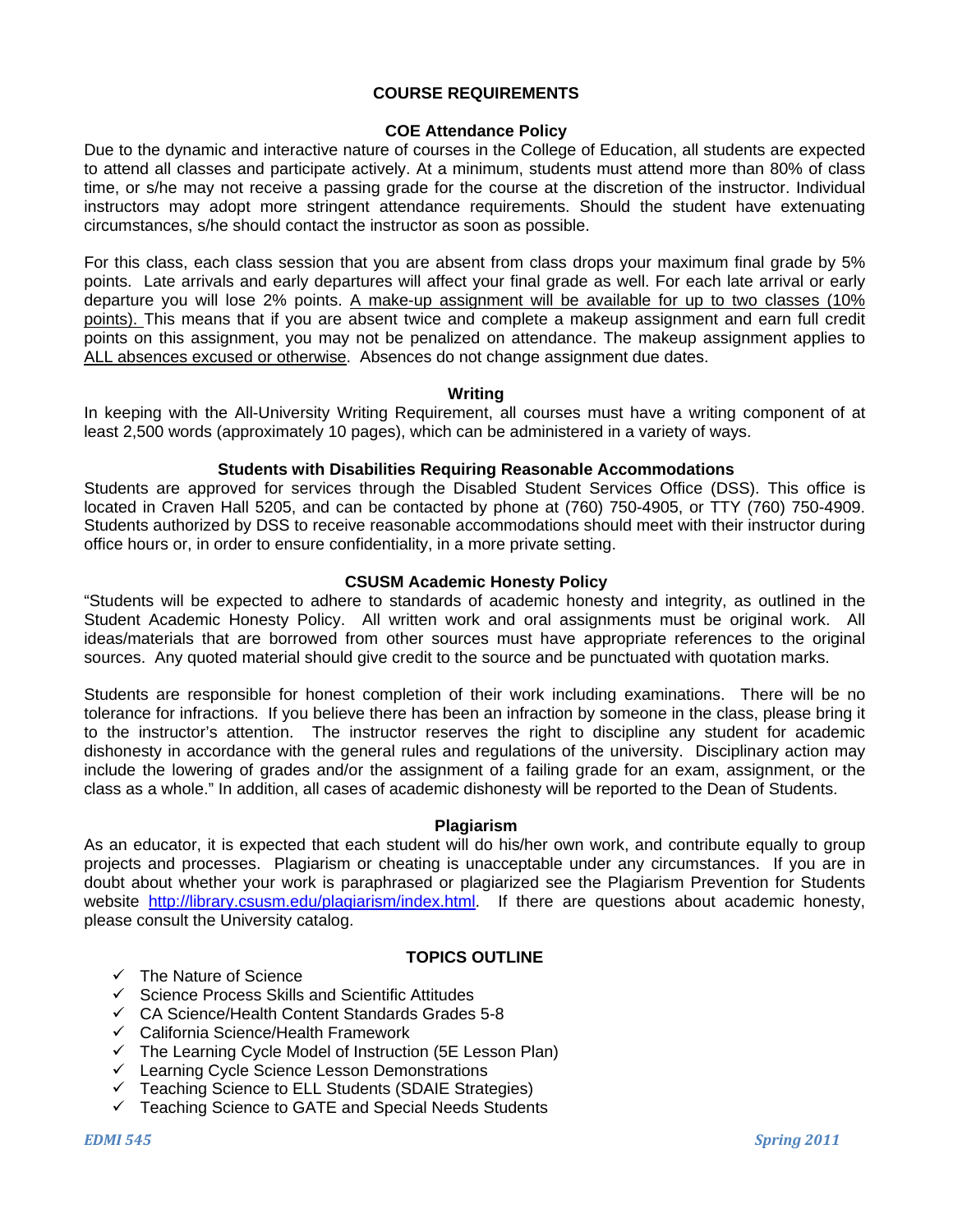- $\checkmark$  Authentic Assessments and Rubrics in Science
- $\checkmark$  Safety issues in Science
- $\checkmark$  Science Projects, Student Research and Science Fairs
- $\checkmark$  Infusing Technology into Science Teaching
- $\checkmark$  Infusing Writing Activities in Science Lessons
- $\checkmark$  Science Curriculum Kits and Supplementary curricula and materials
- $\checkmark$  Current Issues in Science Education

## **COURSE ASSIGNMENTS AND LEARNING OUTCOMES**

- Class Participation 7pts
- California Content Standards/Framework Activity A, B, C 9pts
- Science Concept Maps 30pts
- 5E Science Lesson Plan (Pairs/Groups TBD) 10pts
- 5E Science Lesson Presentation (Pairs/Groups TBD) 20pts
- 5E Science Lesson Reflection 4pts
- Science Exploration Fair (Lesson Plan, Presentation, Display Board & Reflection (Groups TBD)– 20pts
- Make Up Assignment Up to 10 points for missed classes

Each student is responsible for ensuring that assignments are submitted correctly and on time. Late assignments will be penalized by a 10% point reduction each day they are late. Online assignments not correctly posted do not count as submitted and will be subjected to the late assignment policy. Keep digital copies of all assignments for your Credential Program TPE Portfolio where necessary.

## **CRITERIA FOR GRADING ASSIGNMENTS**

- A. 90-100%: Outstanding work on assignment, excellent syntheses of information and experiences, great insight and application, and excellent writing.
- B. 80-89%: Completion of assignment in good form with good syntheses and application of information and experiences; writing is good.
- C. 70-79%: Completion of assignment, adequate effort, adequate synthesis of information, and application of information and experiences, writing is adequate.
- D. 60-69%: Incomplete assignment, inadequate effort and synthesis of information, writing is less than adequate.

The above criteria will be applied in conjunction with specific assignment rubrics. Points earned will determine grades:

| $A = 93 - 100$            | A- = 90-92 B+ = 87-89 | $B = 83 - 86$ | $B = 80-82$ |
|---------------------------|-----------------------|---------------|-------------|
| $C_+ = 77-79$ $C = 73-76$ | $C = 70-72$           | $D = 60-69$   | $F = 0.59$  |

#### **ASSIGNMENT DESCRIPTIONS**

Please refer to Cougar Courses-Assignment Drop Box Section, which includes description and rubric for each assignment.

#### **1. Active Participation, Class Discussion and Collaboration: 7 pts**

Teacher education is a professional preparation program and students will be expected to adhere to standards of dependability, professionalism, and academic honesty.

Grading will include a component of "professional demeanor." Students will conduct themselves in ways that are generally expected of those who are entering the education profession, including the following:

- On-time arrival to all class sessions and attendance for the entire class period
- Advance preparation of readings and timely submission of assignments
- A positive attitude at all times
- Active participation in all class discussions and activities
- Respectful interactions with the instructor and other students in all settings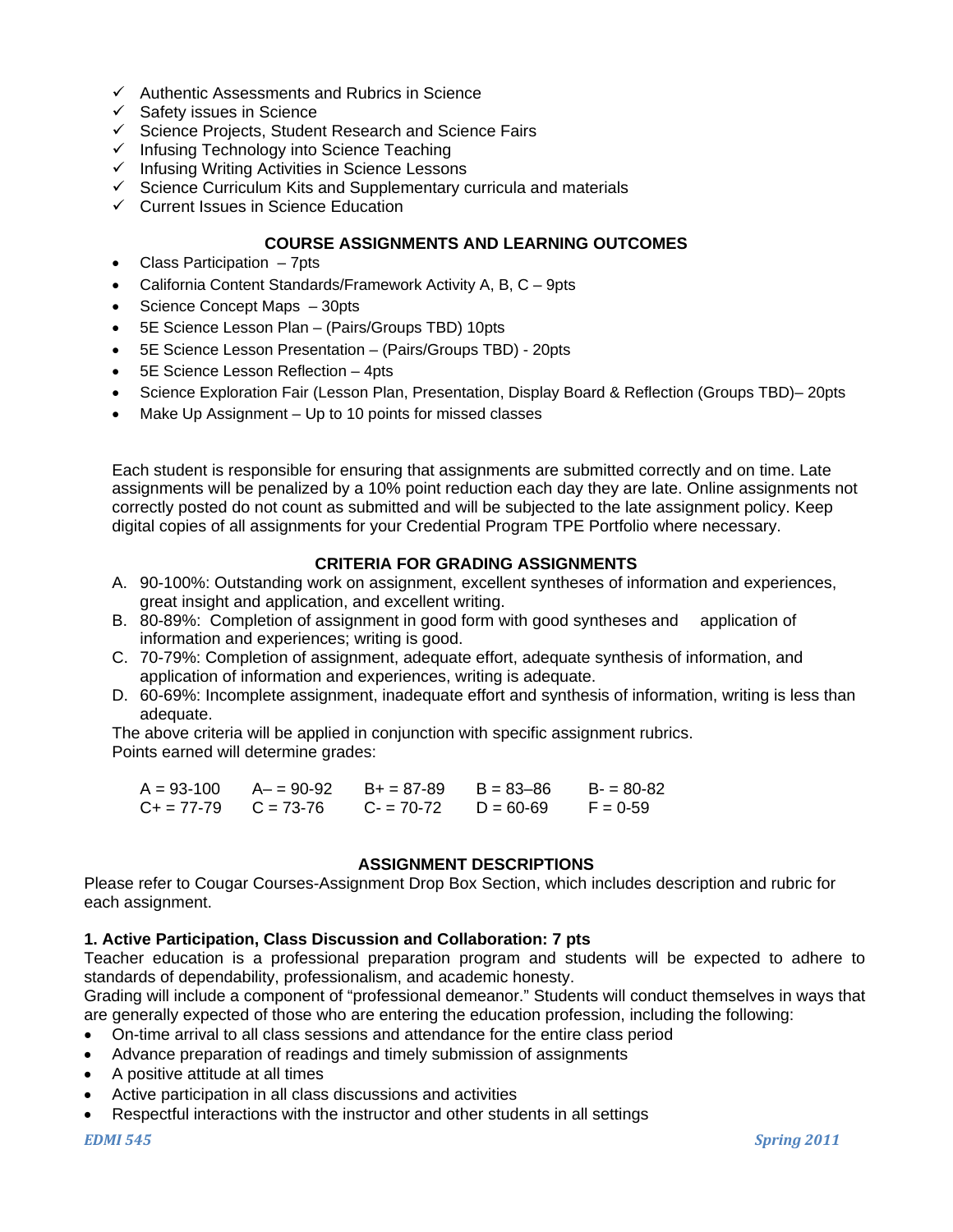Carefully considered, culturally aware approaches to solution-finding

Students will engage in active learning each class session, and will be expected to actively participate. You may lose points for lack of participation based on the following criteria:

- Do you participate in class discussions productively, sharing your knowledge and understandings?
- Do you interact productively with your peers, taking on a variety of roles (leader, follower, etc.)?
- Do you contribute appropriately to group work—do you "do your share"?
- Are you able to accept others' opinions?
- Are you supportive of others' ideas?
- Do you support your peers during their presentations?
- Can you monitor and adjust your participation to allow for others' ideas as well as your own to be heard?

## **2. California Science Framework and Standards Activity: 9 points**

Purpose of the assignment: To read a portion of the California Science Framework and the Standards for a particular grade (5-8). You will write your individual response to the readings. Then you will work with your partner to prepare and do a presentation to the class. It is essential that you do the reading and the write-ups BEFORE you meet with your partner.

## **Activity A. Framework summary response: (Individual assignment) – 3 pts**

- Read the first part of the California Science Framework, up to page 22. This includes Board Policy, the Introduction and Chapters One and Two.
- Think about the reading holistically.
- Type about a page, in your own words, that effectively answers these questions: What were the most important ideas addressed in the reading? How does science teaching differ from instruction in other subjects? What are the most important elements of a strong science instructional program?

Come to class prepared to discuss the questions and turn in your answers.

## **Activity B. Grade level CA Science Content Standard response: (Individual) – 3 pts**

- Using the standard for your chosen grade, each one of you will pick a line item from physical science, life science, or earth science (All 3 will be represented within each group of 3 students). For each one, come up with a brief description of an activity that children in that grade can do that also addresses one of the Investigation and Experimentation standards for the grade.
- You should end up with three sections, each of which includes a content line (physical, life, or earth science), an Investigation and Experimentation line, and a 2 - 4 sentence description of an activity that combines the two. This should be about one page in length (double spaced). Write your name on top of the page.
- See example on Cougar Courses "Course Resources"

## **Activity C. Team Preparation and Presentation – (Small group) – 3 pts**

Get together with your group partners. Collectively, look at the activities that you each wrote up for Assignment 3b and do the following:

- Choose one **STRONG** activity from among all the activities.
- With your partner(s), write up an abbreviated lesson plan for the activity (with a title, content and I/E standards, objectives, assessment plan, and a brief description of the activity). Put it on chart paper (**please make it legible and readable from afar**) or PowerPoint so it can be easily presented to the class. Make sure you quote the line(s) from the standard(s) on which your lesson plan is based.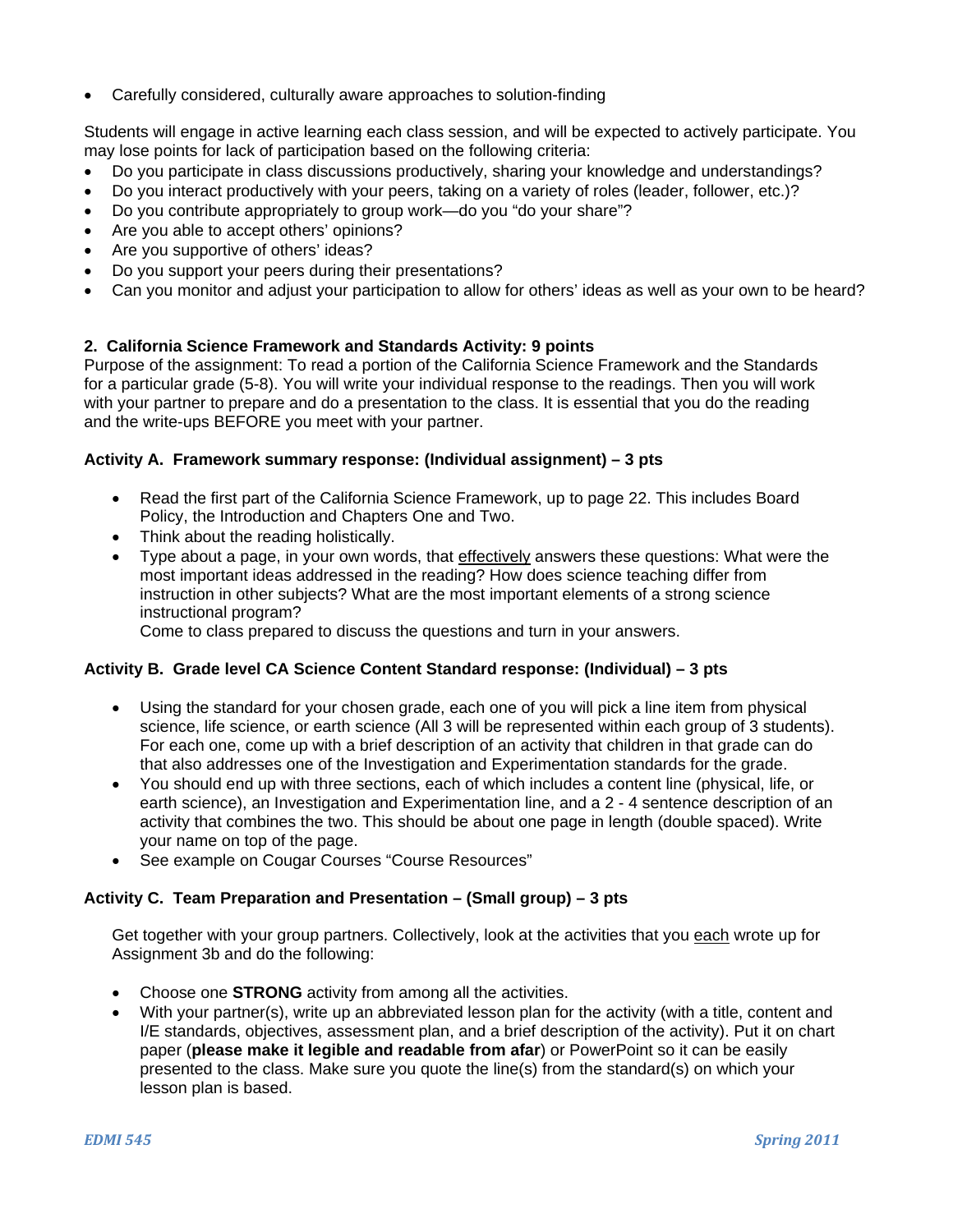- With your partners, come up with a brief overview of the Science Standards for your grade. Don't try to give us every single line of the standard. Summarize it in such a way that we see an overview of what students are supposed to learn in physical, earth, and life science and in investigation and experimentation in that grade (consider bulleting the **main science concepts**  within the grade level standards for your group**)**.
- Your group will have about 8 minutes maximum to present your lesson plan and standards overview. Be prepared to explain why your lesson plan represents really good science for kids.
- Your grade for this assignment will be based on the content and quality of your presentation, and on the level of collaboration with your partners.

## **3. Science Concept Maps: 30 points (5 points per assignment) - See class schedule for due dates**

Assigned readings from the course text provide an important foundation for your increasing understanding of science content and how to effectively teach science. Three chapters at a time from the course text *Teaching Science to Science: An Inquiry Approach* will be designated for reading on specific class meeting (see class schedule for chapter assignment). To demonstrate your comprehension of science contentrelated readings you are asked to complete a Concept Map. The concept map will be due at the beginning of class time on the dates corresponding to the date the readings are assigned. You will only receive credit points, if the concept map is completed by the start of class on date indicated in the schedule.

## **Science Concept Map guidelines:**

- 1. Choose **one** of these chapters and read it to develop an in-depth understanding of its contents. For the chosen chapter, you will prepare a concept map that shows a clear hierarchy and depicts how the concepts are linked or relationship between the concepts, using **concept mapping principles**. The concept maps should be generated using a concept mapping software of your choice. Some recommended software include; Inspiration (Available on all public university student computers and at www.inspiration.com) or Cmap Tools (free download available at http://cmap.ihmc.us/download/dlp\_CmapTools.php?myPlat=Win) **OR** legibly handwritten.
- 2. Choose an activity from the chapter you have chosen for your concept map that you feel fits well with content of your concept map and list this on your rubric.
- 3. Match your activity to a specific CA Science Content Standard **(5th-8th)** and list on your rubric.
- 4. Bring a copy of your concept map to class. Put your name, chapter and date when the reading was assigned at the top of each page. You will be asked to share your concept maps with your peers at the beginning of each class session. You should be prepared to share in depth the breadth of your concepts presented in the chapter you read. Everyone will reflect upon what they learned in a science journal and individuals will be asked to share.
- 5. Print, complete and attach a Science Concept Map Rubric to your Science Concept Map.
- 6. After you have received your graded Concept Map, please paste it into your science journal. You will automatically lose half the points on the day's concept map if you are unable to share the concepts with the class.

## **Each Science Concept Map has a possible total of 5 points based on the following criteria:**

- 1. Map shows clear hierarchy or relationships of the science content.
- 2. Maps cover the depth of the science content in the assigned chapter.
- 3. Maps use 1-2 words or nouns for Concepts (not sentences)
- 4. Maps use verbs or prepositions for linking words between concepts and include Chapter Key Terms.
- 5. Maps are connected to a Science Activity from the *Teaching Science to Children: An Inquiry Approach* textbook **and** a CA Science/Health Content Standard.

## **3. The 5E Science Lesson Plan – 10 Points** *-* **See class schedule for due dates**

The spirit of the assignment is to develop and teach a particular kind of a science inquiry lesson that teaches both science process skills and science content using the Learning Cycle Model of Instruction.

You will work in pairs or groups to create and lead a science lesson based on the Learning Cycle Model of Instruction (5E lesson plan). You will prepare and teach this lesson to your classmates. Use activities from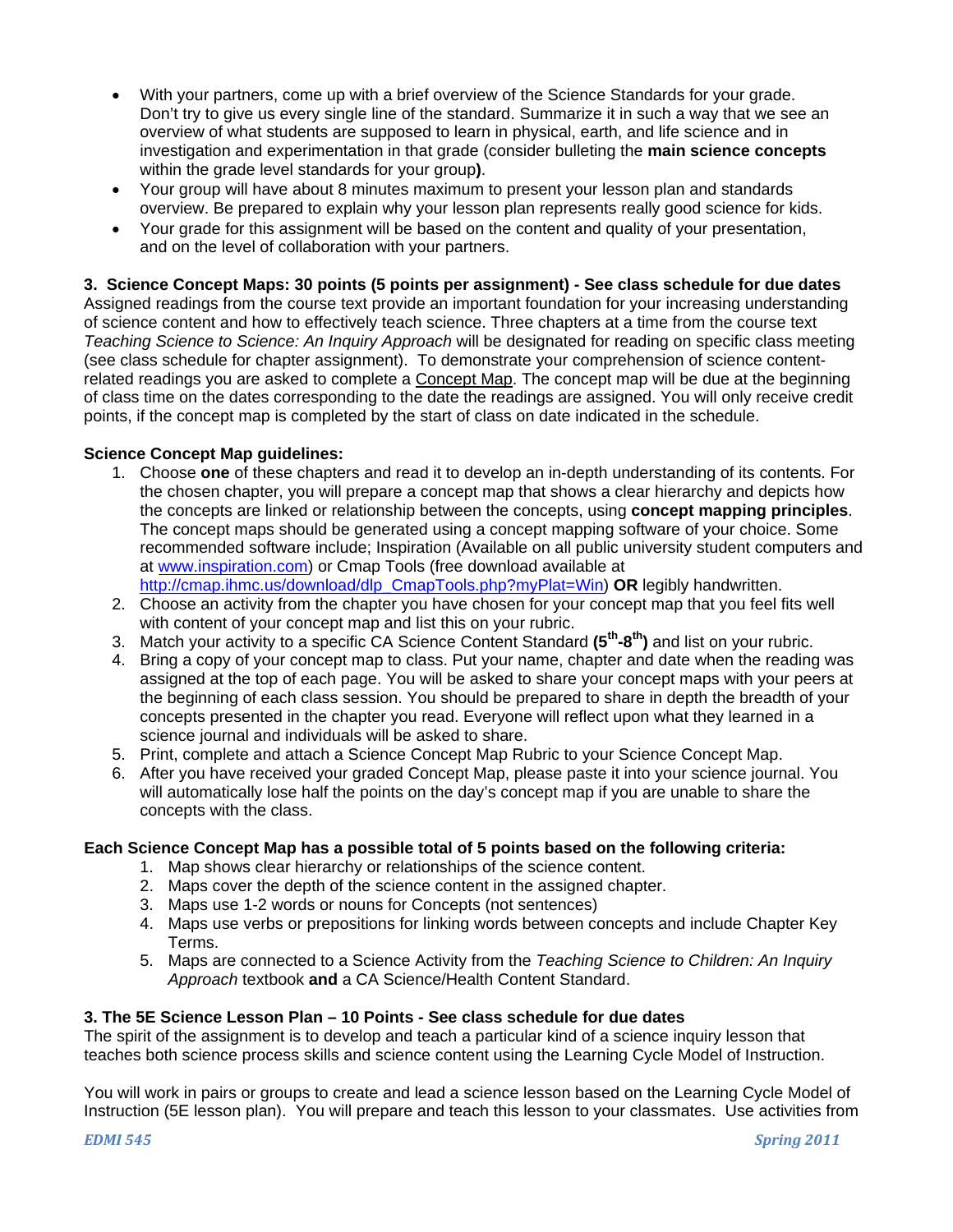the textbook, Internet sites or other science resources. The team should teach the lesson as you would to elementary or middle school students.

#### **Elements to Include Within Your Lesson Plan**

**Lesson Title**: What is the title of your lesson?

**Grade Level**: What is the grade level?

**Student Groupings**: How will you group students for instruction?

**California Science/Health Content Standard(s):** What standards are addressed? Include at least one science area (life science, physical science, or earth science) standard and one investigation and experimentation standard **OR** one health content standard, within one of the six health content areas: 1) Nutrition and Physical Activity, 2) Growth, Development, and Sexual Health, 3) Injury Prevention and Safety, 4) Alcohol, Tobacco, and Other Drugs. 5) Mental, Emotional, and Social Health, and 6) Personal and Community Health.

**Lesson Objective(s)/Outcome:** What do you want students to be able to do? Write in complete sentences. Use an action verb and explain how students will demonstrate their new knowledge and understanding. "The students will demonstrate understanding of \_\_\_\_\_\_\_\_\_\_\_\_\_\_\_\_\_\_\_\_\_\_

**Science Concept(s) (Enduring Understandings):** What are you trying to teach? Do not say "The students will  $\blacksquare$ ." (That is an objective, not a concept.)

 Explain, Elaborate, Evaluate). Please include approximate time for each stage (E) of the 5E lesson plan. *For completion of this assignment please access the 5E lesson plan template on Cougar Courses.* **Lesson Procedures:** List the procedures for each stage of the 5E Learning Cycle (Engage, Explore,

## **The Learning Cycle (5E Lesson)**

#### **Learning Cycle Part 1: Exploration**

**Engage**: the "catch"

- Tap students' Prior Knowledge
- Focus learners thinking by piquing their interest
- Spark interest in the topic

# **Learning Cycle Part 2: Concept Invention**

**Explore**: the "do"

- Provide hands- on activities
- Provide common, concrete, tactile experiences with skills and concepts
- Student driven
- Inquiry based

## **Explain**: "the lesson"

- Connect the pieces together
- Use language of instruction
- Higher order thinking questions
- Use students previous experiences as the basis for explaining concepts
- Clarify and correct misconceptions

# **Learning Cycle Part 3: Concept Application**

**Elaborate**: the "enrich"

• Apply real life application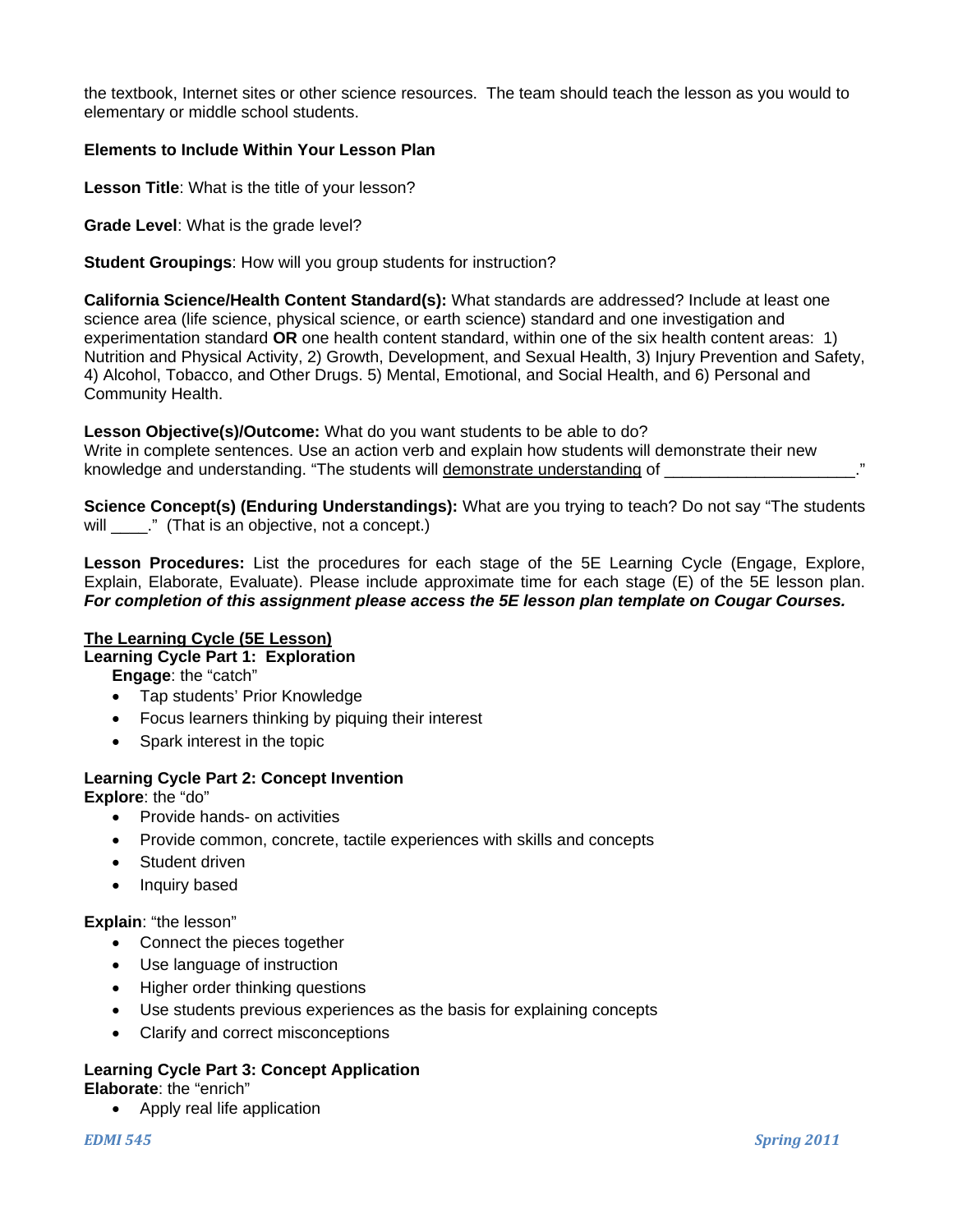- Deepen understanding of concept
- Apply concept in new context
- Expect students to use content (topic) terms appropriately
- Apply or extend concepts and skills in new situation

## **Evaluate**: the "did they get it?"

- How will your students demonstrate that they have met the objective(s)?
- What evidence demonstrates that they have achieved the objective?
- Student demonstrates knowledge of concept and/or skills

Please use the following description below to assist you in completing the 5E lesson plan.

**Guiding Question(s):** List the essential question/s specific to the concept that you want students to be able to answer during the lesson. What is it that students should be able to answer by having successfully participated in your lesson? Use higher level questions and ensure that these are not lower level fact or information questions (refer to Bloom's Taxonomy). For example, instead of "Why did warming the bottle cause the attached balloon to inflate? Ask "How can you demonstrate that air is a real substance that occupies space?"

**Materials/Resources/Technology:** What does the teacher need? What do the students need? **Please include at least** 2 interactive relevant web sites with descriptions and links.

**Criteria for Assessments Conducted in the Evaluate Stage of 5E lesson plan:** What criteria will you use to grade the assessment? How will you know if someone has successfully completed the assessment?

**Differentiation:** Adaptations and accommodations for students with special needs (ELL, Special Education and GATE students)

#### **References:** Title, author, publisher, year

## **4. The 5E Science Lesson Presentation: 20 points - See class schedule for due dates.**

Each team will be allocated a maximum of 30 minutes of class time to teach their lesson. Prepare a PowerPoint Presentation to use in your lesson. The presentation should include a detailed explanation of the science or health content, as well as a list and definitions of science/health concepts important to the lesson. Include two websites (with short descriptions) that address the science/health topic and concepts through simulations, graphics and movies. You should have links to these web sites and show examples during the lesson.

**Helpful Hints: Begin the "Explore" stage with students making predictions or answering essential questions or completing a challenge**. You should take the activities "off the paper" and require students to use the science process skills with science manipulatives. **You need to know and demonstrate the stages of the 5E Learning Cycle, or you will not be given credit for your lesson.** Be sure you understand the concepts you are emphasizing, and that you can explain them. The lessons should be developmentally appropriate for K-8 grade students, and should follow the NSTA Safety Guidelines.

Bring one copy of your lesson plan to class for the instructor on the day of your presentation and post a copy of the lesson plan on the online forum of the Cougar Courses page for access by your classmates.

#### **5. The 5E Science Lesson Reflection: 4 points – Due one week from the date of your 5E Science Lesson Presentation**

After teaching the lesson in class, you should each complete a lesson reflection. The reflection should include strengths, weaknesses, and recommendations for improvement addressing the following questions:

 Why were the instructional strategies and student activities appropriate for this class based on learning objectives and student development needs?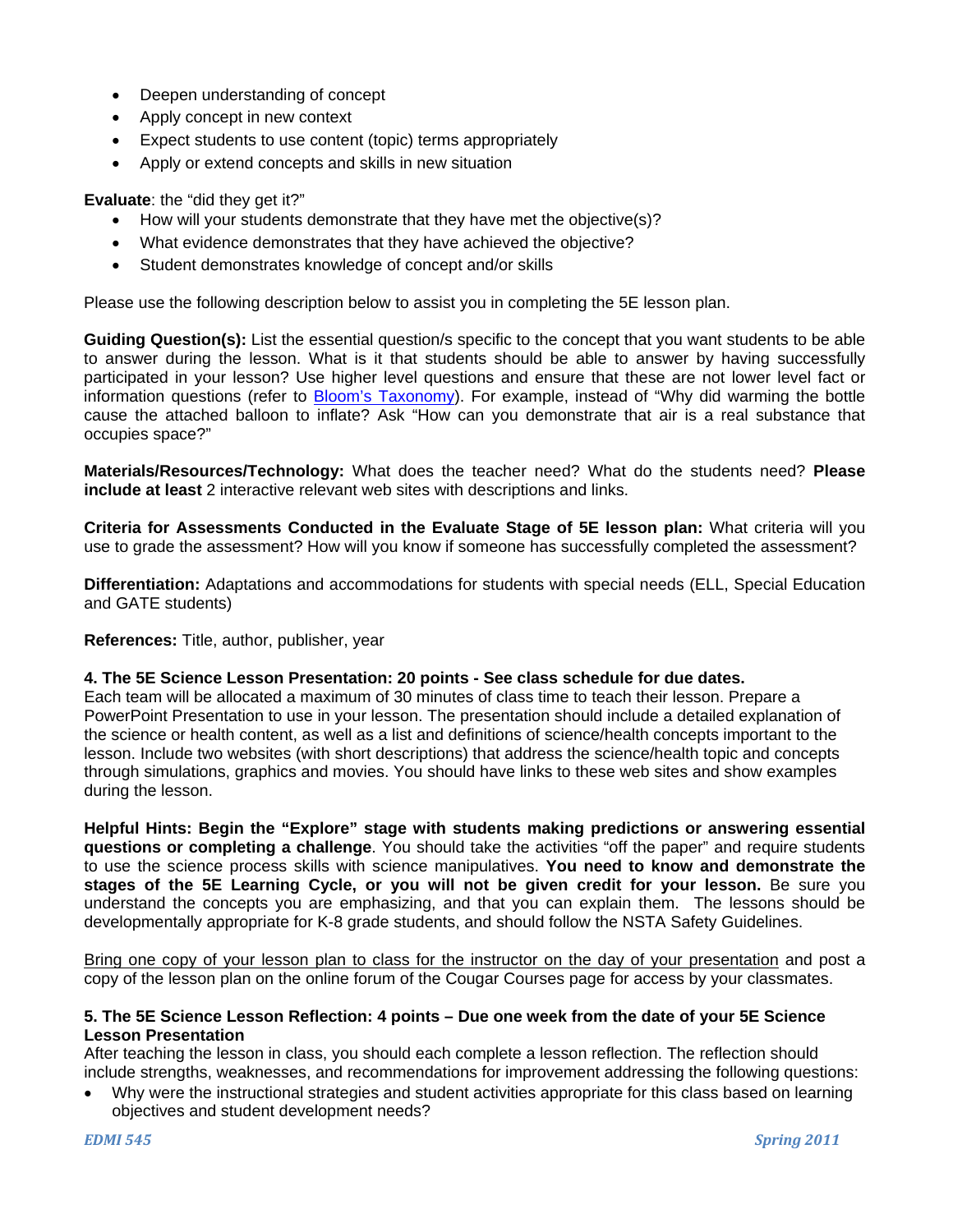- How did the instructional strategies and student activities help the students make progress toward achieving the state adopted academic content standards for student in this content area?
- Explain the strengths and weaknesses of your assessment in relationship to the learning goals/objectives.
- Describe your alternative assessment based on the potential gaps in the students learning. *\*No more than 2 pages (double spaced).*

## **6. Science Exploration Fair Lesson Plan and Presentation: 20 Points – See Schedule for due dates**  Working in pairs, assigned in class, you will develop:

- Develop a hands-on, inquiry-based activity that uses a discrepant event using the CA science/health content standards for  $7<sup>th</sup>/8<sup>th</sup>$  grade students at a local middle school.
- The inquiry-based activity must follow the NSTA Safety Guidelines.
- The inquiry-based activity should be developmentally appropriate and allow students to explore with a science/health concept by engaging in the activity.
- Check for understanding, and then explain the concept behind the activity, if necessary. Be sure you understand the concept(s) you are emphasizing, and that you can explain it clearly.
- Prepare a presentation board that describes your inquiry-based, hands-on activity and scientific/health concepts using a discrepant event.
- Please be sure to bring sufficient materials for repeating the lesson 10 times to groups of 5-6 students.
- After the Science Exploration Fair write a complete reflection about how children demonstrated understanding and how you could or did improve.

## **Please complete a 5E Lesson Plan (Engage, Explore, Explain) as follows:**

- 1. Team Member Names
- 2. Science Concept (and definition) you are teaching. Write it out in a complete sentence. Do not say, "The students will  $\qquad$ ." (That is an objective, not a science concept.)
- 3. Lesson Objectives
- 4. California Science/Health Content Standards addressed
- 5. Engage
- 6. Exploration
- 7. Explain
- 8. References

# **8. Make-up Assignment (missed class or late arrivals/early departures): 10 points**

By completing this assignment you have the opportunity to offset penalty points for missing up to two entire classes or a combination of up to three late arrivals and/or early departures or points missed on other assignments. Attend a science related informal site or formal event or presentation equivalent in time and effort to one class session (3 hrs). This could be a field trip, museum, lecture or some other equivalent experience that will assist you either directly or indirectly in becoming a science teacher. Your choice but you may not use an activity attended prior to the first day of this class!! However, you may revisit a site you have previously visited.

To complete this requirement:

1) Visit a science related informal site or formal event or presentation;

2) Prepare a written summary of your visit documenting what you did for the 3 hours you were at the site, what science ideas and concepts you learned from the visit or presentation and how the visit or presentation can be applied to teaching in K-8 environments;

3) Post your write up to the Cougar Course site related forum;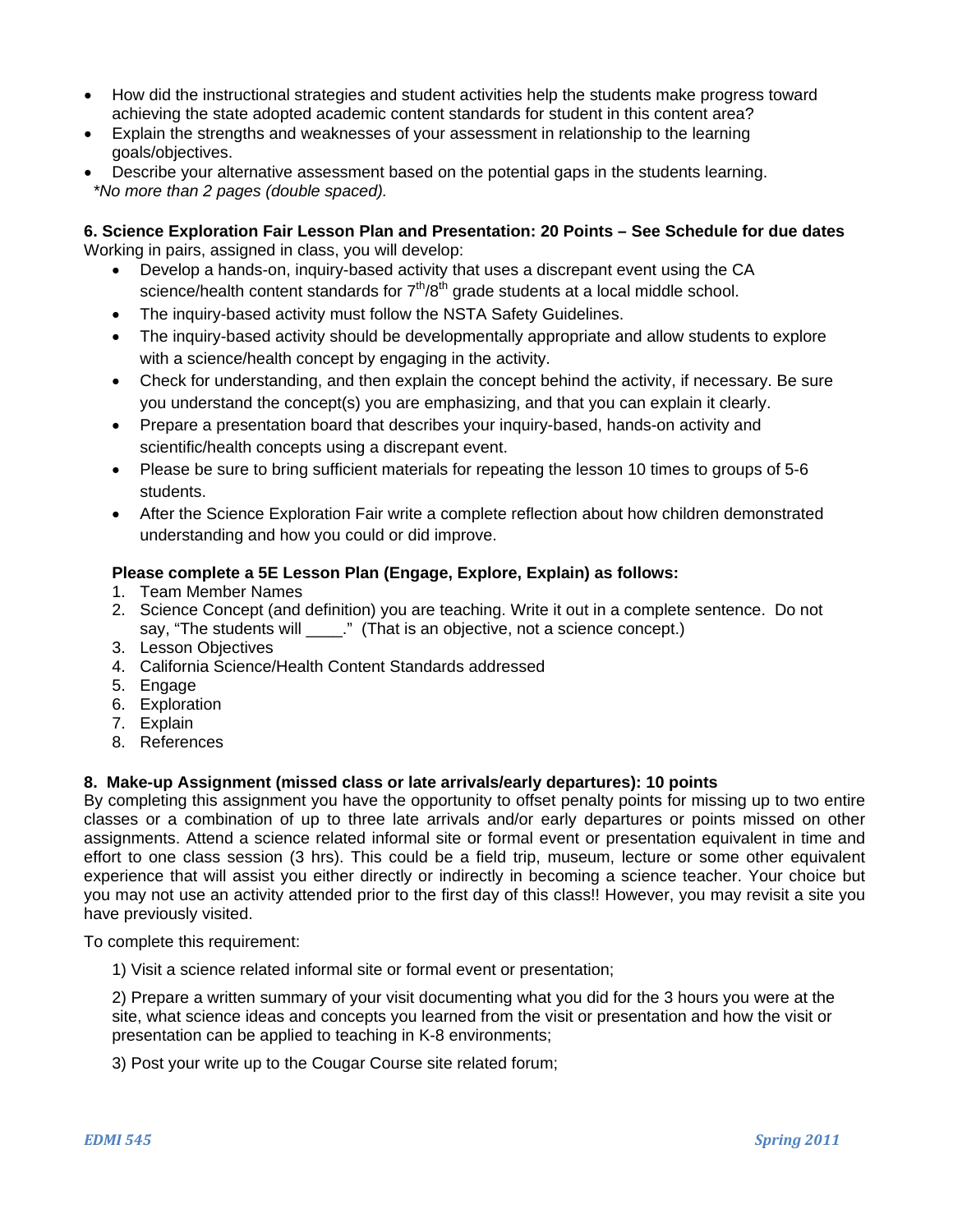4) Do a 5 minute PowerPoint presentation to the class during class one of the classes addressing the what you did, what you learned, how it can be applied, highlighting resources from the site. Discuss with the instructor about the class time in which you may do the presentation.

| <b>TENTATIVE CLASS SCHEDULE (Updated 1/20/11)</b> |                                                                                                                                                                                                                                                                                                                                                                                                                |                                                                                                                                                                                            |  |  |  |
|---------------------------------------------------|----------------------------------------------------------------------------------------------------------------------------------------------------------------------------------------------------------------------------------------------------------------------------------------------------------------------------------------------------------------------------------------------------------------|--------------------------------------------------------------------------------------------------------------------------------------------------------------------------------------------|--|--|--|
| <b>DATE</b>                                       | <b>COURSE TOPICS &amp; ASSIGNMENTS</b>                                                                                                                                                                                                                                                                                                                                                                         | <b>Readings and</b><br><b>Assignments Due</b>                                                                                                                                              |  |  |  |
| 1/25/2011<br>Class 1<br><b>PM</b>                 | • Course Overview: Syllabus and Text<br>The Nature of Science (Discrepant Events, Inquiry)<br>Instructor Led Learning Cycle Lesson #1: Science Process Skills<br>Science Content Standards/Framework Overview<br>$\bullet$<br>Science Framework/Standards Activity A and B<br><b>Concept Mapping</b><br>• Class time for Sign-Up: Concept Maps<br>• Class time for Sign-Up: Framework and Standards Activity C | Read Chapters 1 and 2<br>Bring required textbook<br>Download and print out<br><b>CA Science Content</b><br>Standards (5-8)<br>Download and read CA<br><b>Science Framework</b><br>pp. 1-22 |  |  |  |
| 2/1/2011<br>Class 2<br>AM                         | • Science Content Standards/Framework: Complete work on<br>Activity C with grade level group<br>• Science Content Standards/Framework Activity C Team<br>Presentations<br>Introduction to The Learning Cycle Model of Instruction (5E)<br>Infusing Technology & Web Resources into Science Teaching<br>$\bullet$                                                                                               | Read Chapter 3<br>Print Lesson Plan Template<br>and Rubric<br>Science Framework/<br>Standards Activity A & B<br>Science Framework/<br>Standards Activity C (one<br>per group)              |  |  |  |
| 2/1/2011<br>Class 3<br><b>PM</b>                  | Concept Map Sharing #1<br>Instructor Led Learning Cycle Lesson #2: Ch. 4, 5, 6<br>Teaching Science to English Language Learners<br>Teaching Science to Gate and Students with Special Needs<br>$\bullet$<br>Class time for Sign-Up: 5E Lesson Presentations.<br>$\bullet$                                                                                                                                      | Read Chapters 4, 5, and 6<br>Concept Map on Chapters<br>4, 5, or 6 Due                                                                                                                     |  |  |  |
| 2/11/2011<br>Class 4<br>AM                        | • Concept Map Sharing #2<br>Instructor Led Learning Cycle Lesson #3: Ch. 7, 8, 9<br>Assessments (performance assessments, developing criteria for<br>assessing learning and using rubrics)<br>• Team time for 5E Lesson Plan/Presentation (time permitting)                                                                                                                                                    | Read Chapters 7, 8, and 9<br>Concept Map on Chapters<br>7, 8, or 9 Due                                                                                                                     |  |  |  |
| 2/11/2011<br>Class 5<br><b>PM</b>                 | <b>Team 1</b> The 5E Science Lesson Presentation<br>Science Projects, Student Research and Science Fairs<br>Instructor Lead Learning Cycle Lesson #4: Ch. 10, 11, 12<br>$\bullet$                                                                                                                                                                                                                              | 5E Science Lesson Plan<br>for everyone Due<br>5E Science lesson<br>reflection due one week<br>after your 5E lesson<br>presentation                                                         |  |  |  |